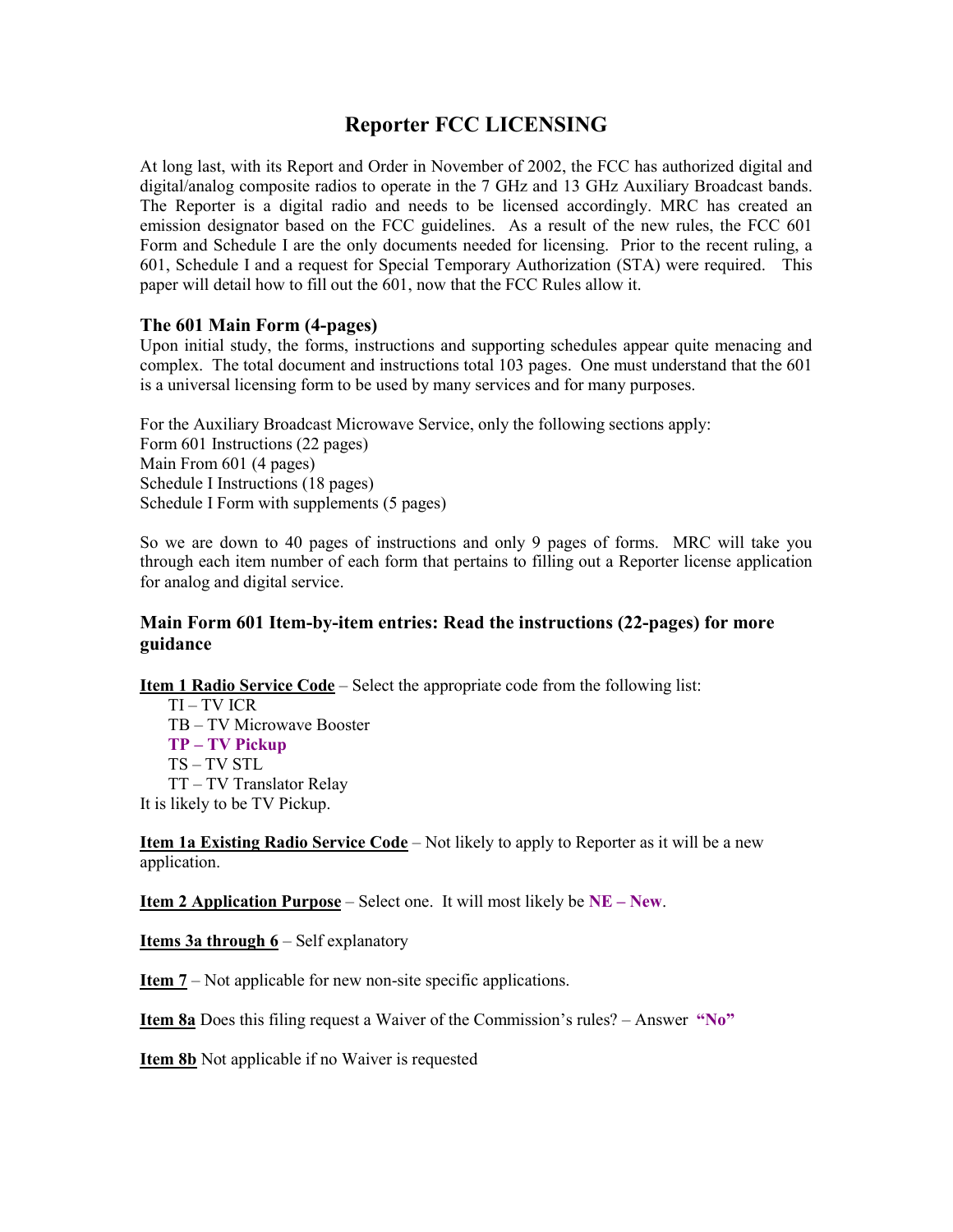## **Item-by-item entries (continued):**

**Item 9** Answer **"Yes"** or **"No"** as appropriate

**Items 10 through 34** – Routine Applicant Information

**Item 35 Regulatory Status** – Check **"Broadcast Service"** box

**Item 36 Type of Radio Service** – Check both **"Mobile"** and **"Broadcast Service"**

**Item 37 Interconnected Service** – Answer **"Yes"** or **"No"** as appropriate

**Items 38 through 52** – Answer or sign as appropriate

**FCC 601 Schedule I Item-by-item entries: Read the instructions (18-pages) for more guidance** 

 $\mathcal{L}_\mathcal{L} = \{ \mathcal{L}_\mathcal{L} = \{ \mathcal{L}_\mathcal{L} = \{ \mathcal{L}_\mathcal{L} = \{ \mathcal{L}_\mathcal{L} = \{ \mathcal{L}_\mathcal{L} = \{ \mathcal{L}_\mathcal{L} = \{ \mathcal{L}_\mathcal{L} = \{ \mathcal{L}_\mathcal{L} = \{ \mathcal{L}_\mathcal{L} = \{ \mathcal{L}_\mathcal{L} = \{ \mathcal{L}_\mathcal{L} = \{ \mathcal{L}_\mathcal{L} = \{ \mathcal{L}_\mathcal{L} = \{ \mathcal{L}_\mathcal{$ 

#### **Administrative Information:**

**Item 1** – Answer appropriately **"Yes"** or **"No"**

**Items 2a and 2b** – Answer if applicable

**Item 3 Type of Operation** – Check **"Temporary Fixed/Mobile"**

**Item 4 Station Class** – Select **"MO"** from the following: Fixed – FXO Temporary Fixed – FX5 **Mobile – MO**  Mobile & Temporary Fixed – MO5

**Item 5** – Not Applicable

**Item 6** – Answer **"Yes"** or **"No"** as appropriate

**Item 7 Frequency Coordination** – For new fixed station applications, formal PCN is now required through a professional coordination service such as Comsearch, Spectrum Planning, Consolidated Spectrum Services, etc. However, local area self-coordination is still allowed for TV Pickup stations.

**Items 8 through 11** – Fill in using the information supplied from your local area frequency coordinator. If self-coordinating, so indicate.

**Items 12 and 13** – Fill in if appropriate

**Items 14 through 16** Technical Point of Contact – Indicate **"A" (add)** or **"M" (modify)** as appropriate and fill in the location and telephone number information.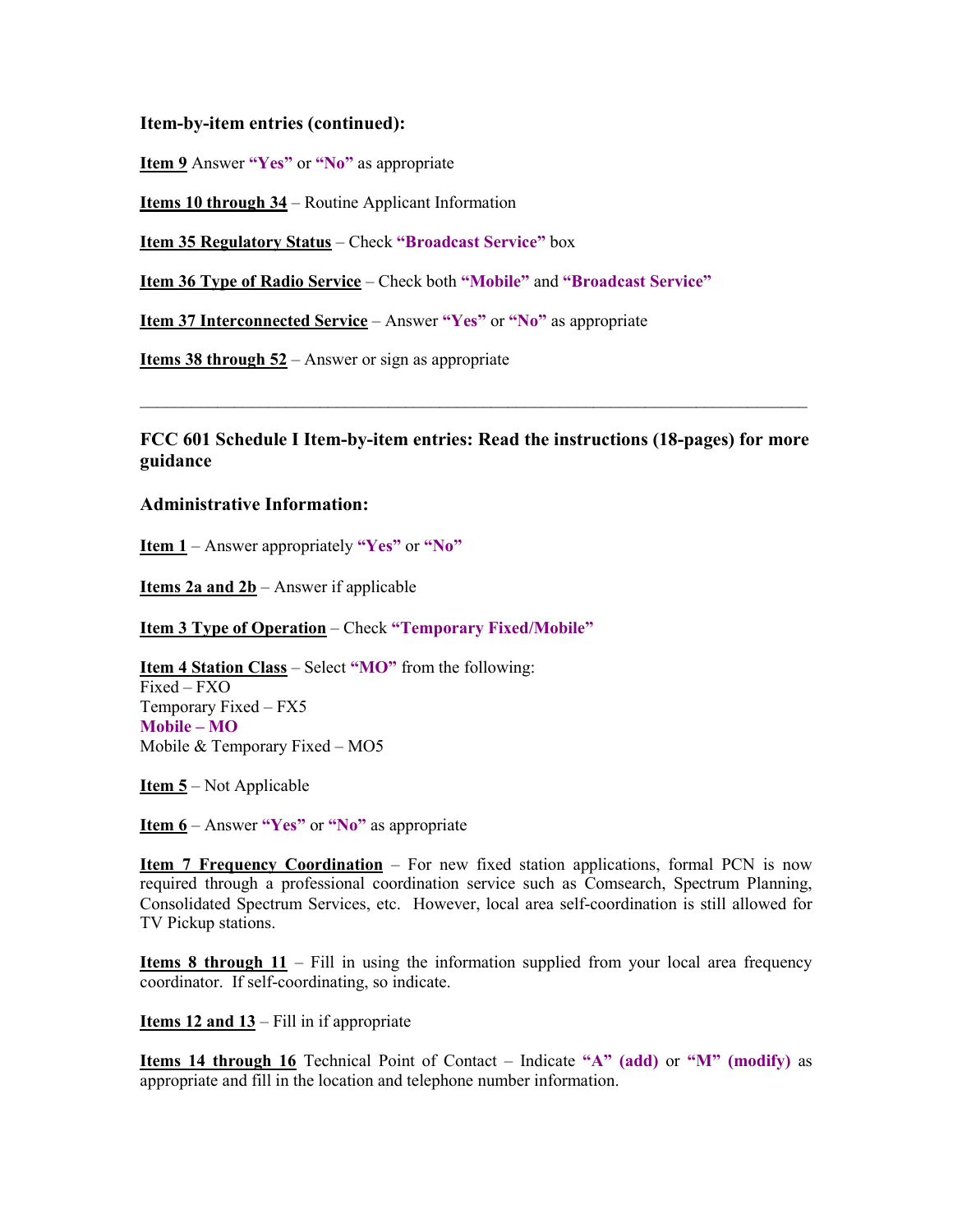## **Item-by-item entries (continued):**

# **FCC 601 Schedule I Supplement 1 – Location Data**

The FCC ruling has not changed this section.

# **FCC 601 Schedule I Supplement 2 – Path Data**

The FCC ruling has not changed this section.

# **FCC 601 Schedule I Supplement 3 – Passive Repeater Data**

The FCC ruling has not changed this section.

# **FCC 601 Schedule I Supplement 4 – Frequency Data**

This page contains the crux of the changes brought about by the FCC rulemaking.

**Item 1 Transmit Location Name** – Fill in as you have done before for TV Pickup facilities. It is permissible to be vague and use terms such as "various" or "San Francisco Bay Area" for example.

**Item 2 Path Number** – Not applicable to Mobile or TV Pickup operation.

**Item 3 Frequency Information** – Fill in – "**A" (Add).** The FCC requires individual entries for each type of modulation the Reporter is expected to operate with. However, we suggest you list only the type of modulation you will be using *most of the time*.

**Item 4 Lower or Center Frequency (MHz)** – For 2/2.5 GHz BAS applications, use the Center Frequency. For example, 2 GHz channel 3 (A3) has, as its band edges, 2025 and 2042 MHz. Although it can be defined by its band edges, the FCC prefers to use its Center Frequency, which is 2033.5 MHz. This should be entered in the Item 4 box. To avoid confusion, it is recommended that the words "Lower or" be crossed out.

**Item 5 Upper Frequency (MHz)** – Put in **"NA"** (not applicable).

**Item 6 Tolerance (%)** – For Reporter, fill in **"+/- 2.5 ppm"**.

**Item 7 EIRP (dBm)** – This is the effective isotropic radiated power (rounded to one decimal place) radiated off the transmitting antenna and expressed in dBm (dB above 1 milliwatt). In both the 1.99-2.5 and 2.3-2.7 GHz bands, the Reporter transmitter has  $a + 25$  dBm (250 milliwatt) output. This is regardless of which type of digital modulation is selected.

Starting with the transmitter output power, subtract all losses between it and the antenna. Do the entire math in either dBms or dBs. Here is an example:

Transmit power is 250 milliwatts (+24 dBm). Coax loss between the RF amplifier and antenna is typically 1 dB. Thus at the antenna, the power level is  $+23.0$  dBm. Now add the antenna gain. An Omnipole antenna has a gain of between 4.0 and 7.0 dB. Adding the gain of the particular Omnipole used to  $+23.00$  dBm gives a final EIRP of between  $+27.0$  and  $+30.0$  dBm. This could also be expressed in decibels above 1 watt. That number would be between -3.0 and 0.0 dBw.